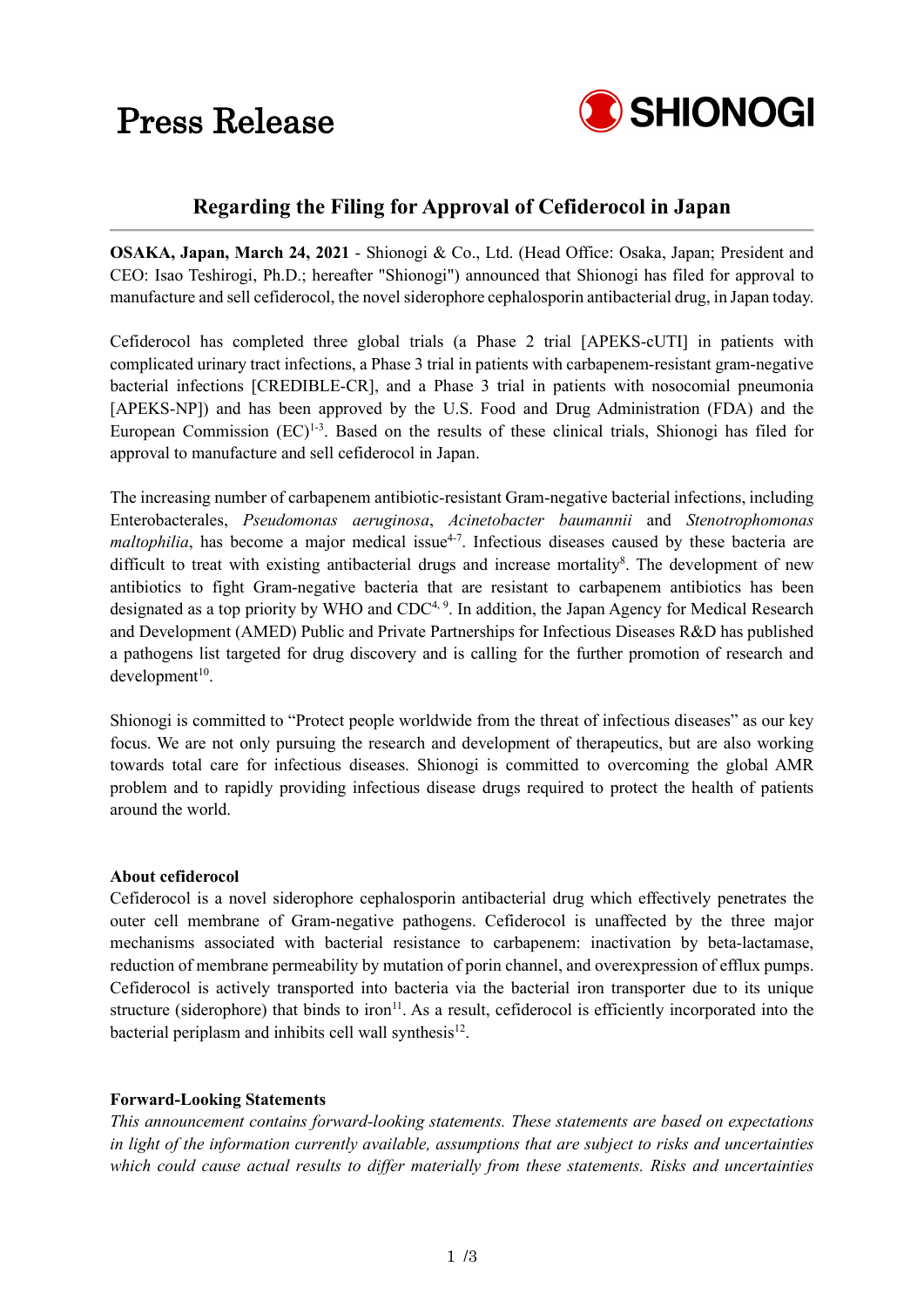# Press Release



*include general domestic and international economic conditions such as general industry and market conditions, and changes of interest rate and currency exchange rate. These risks and uncertainties particularly apply with respect to product-related forward-looking statements. Product risks and uncertainties include, but are not limited to, completion and discontinuation of clinical trials; obtaining regulatory approvals; claims and concerns about product safety and efficacy; technological advances; adverse outcome of important litigation; domestic and foreign healthcare reforms and changes of laws and regulations. Also for existing products, there are manufacturing and marketing risks, which include, but are not limited to, inability to build production capacity to meet demand, lack of availability of raw materials and entry of competitive products. The company disclaims any intention or obligation to update or revise any forward-looking statements whether as a result of new information, future events or otherwise.*

### **For Further Information, Contact:**

SHIONOGI Website Inquiry Form : <https://www.shionogi.com/global/en/contact.html>

### **References**

- 1. [Press release on November 15, 2019](https://www.shionogi.com/content/dam/shionogi/global/news/pdf/2019/e_191115.pdf)
	- FETROJA® (cefiderocol) Approved by the FDA for Treatment of Complicated Urinary Tract Infections (cUTI) in Adult Patients with Limited or No Alternative Treatment Options
- 2. [Press release on September 29, 2020](https://www.shionogi.com/global/en/news/2020/09/e-200929.html) Shionogi Announces FDA Approval of FETROJA® (cefiderocol) for the Treatment of Hospital-acquired Bacterial Pneumonia and Ventilator-associated Bacterial Pneumonia
- 3. [Press release on April 28, 2020](https://www.shionogi.com/content/dam/shionogi/global/news/pdf/2020/04/e_200428.pdf) Shionogi Receives European Commission Marketing Authorisation for FETCROJA® (cefiderocol) for the Treatment of Infections Due to Aerobic Gram-negative Bacteria in Adults with Limited Treatment Options
- 4. World Health Organization. Global priority list of antibiotic-resistant bacteria to guide research, discovery, and development of new antibiotics. February 27, 2017. Retrieved from [https://www.who.int/medicines/publications/global-priority-list-antibiotic-resistant](https://www.who.int/medicines/publications/global-priority-list-antibiotic-resistant-bacteria/en/)[bacteria/en/.](https://www.who.int/medicines/publications/global-priority-list-antibiotic-resistant-bacteria/en/)
- 5. Diene SM, Rolain JM. Carbapenemase genes and genetic platforms in gram-negative bacilli: Enterobacteriaceae, *Pseudomonas* and Acinetobacter species. Clin Microbiol Infect 2014; 20:831−38.
- 6. Livermore DM. Current epidemiology and growing resistance of gram-negative pathogens. Korean J Intern Med 2012; 27:128−42.
- 7. Brooke JS. Stenotrophomonas maltophilia: an emerging global opportunistic pathogen. Clin Microbiol Rev 2012; 25:2−41.
- 8. Global burden of bacterial antimicrobial resistance in 2019: a systematic analysis. The Lancet 2022; 399:629-55
- 9. Centers for Disease Control and Prevention (CDC). Antibiotic Resistance Threats in the United States 2019, Atlanta, GA: U.S. Department of Health and Human Services, CDC; 2019. Retrieved from [https://www.cdc.gov/drugresistance/pdf/threats-report/2019-ar](https://www.cdc.gov/drugresistance/pdf/threats-report/2019-ar-threats-report-508.pdf)[threats-report-508.pdf](https://www.cdc.gov/drugresistance/pdf/threats-report/2019-ar-threats-report-508.pdf)
- 10. AMED) Public and Private Partnerships for Infectious Diseases R&D, pathogen list [https://id3catalyst.jp/apid/list\\_e.html](https://id3catalyst.jp/apid/list_e.html)